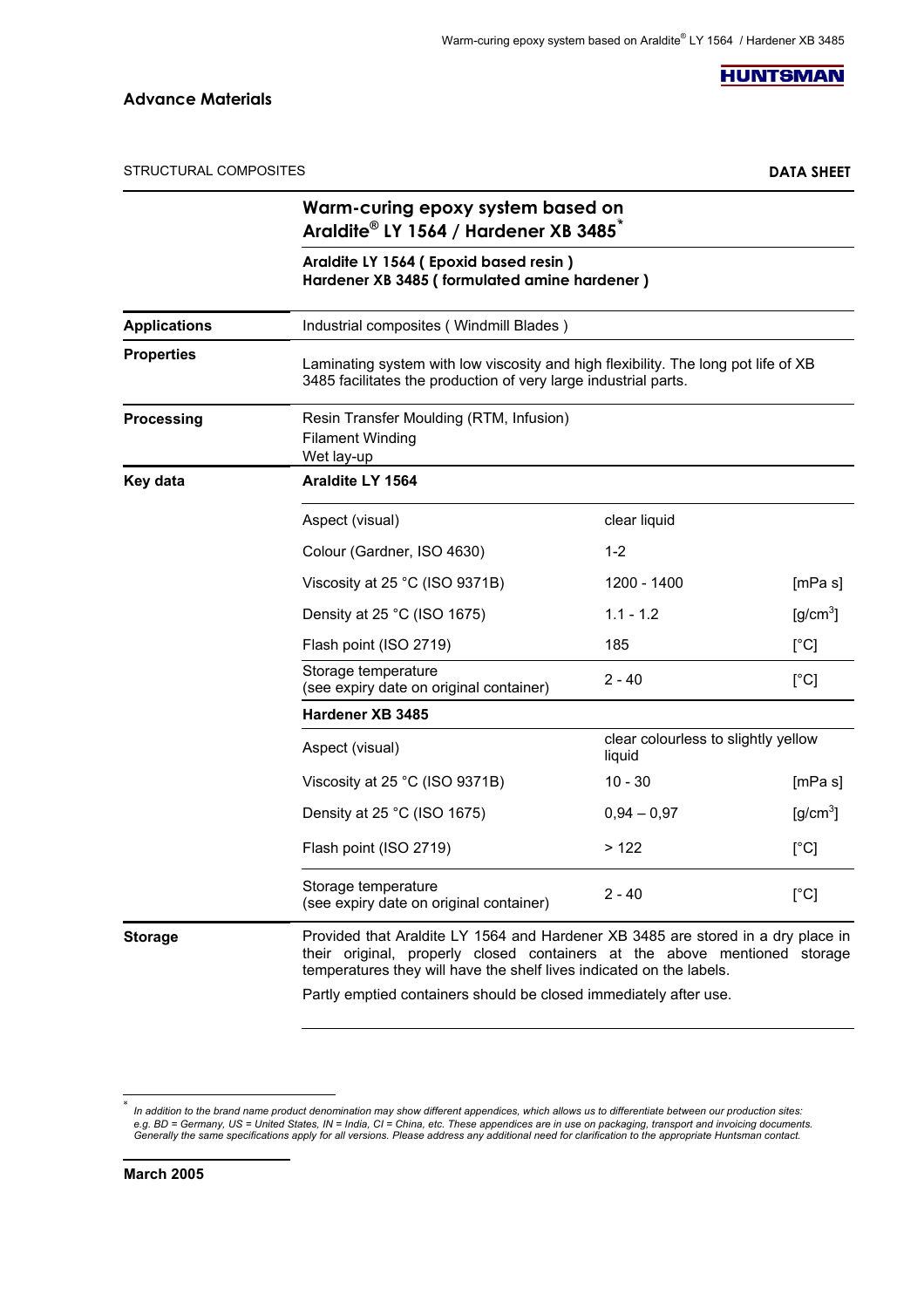| Components                                                                                                                                                                                                                                                                                                                                | Parts by weight                   | Parts by volume                                   |  |
|-------------------------------------------------------------------------------------------------------------------------------------------------------------------------------------------------------------------------------------------------------------------------------------------------------------------------------------------|-----------------------------------|---------------------------------------------------|--|
| Araldite LY 1564<br>Hardener XB 3485                                                                                                                                                                                                                                                                                                      | 100<br>37                         | 100<br>44                                         |  |
| We recommend that the components are weighed with an accurate balance to<br>prevent mixing inaccuracies which can affect the properties of the matrix system. The<br>components should be mixed thoroughly to ensure homogeneity. It is important that<br>the side and the bottom of the vessel are incorporated into the mixing process. |                                   |                                                   |  |
| When processing large quantities of mixture the pot life will decrease due to<br>exothermic reaction. It is advisable to divide large mixes into several smaller<br>containers.                                                                                                                                                           |                                   |                                                   |  |
|                                                                                                                                                                                                                                                                                                                                           | $\int C$                          | /mPa s                                            |  |
| LY 1564 / XB 3485                                                                                                                                                                                                                                                                                                                         | at 25                             | $200 - 320$                                       |  |
|                                                                                                                                                                                                                                                                                                                                           | [g]                               | /min <sub>l</sub>                                 |  |
| LY 1564 / XB 3485                                                                                                                                                                                                                                                                                                                         | 100<br>1000                       | 970 - 1050<br>190 - 260                           |  |
|                                                                                                                                                                                                                                                                                                                                           | $\int C$                          | /min <sub>l</sub>                                 |  |
| LY 1564 /XB 3485                                                                                                                                                                                                                                                                                                                          | at 60<br>at 80<br>at 100<br>at120 | $110 - 140$<br>$40 - 55$<br>$15 - 20$<br>$6 - 10$ |  |
|                                                                                                                                                                                                                                                                                                                                           |                                   |                                                   |  |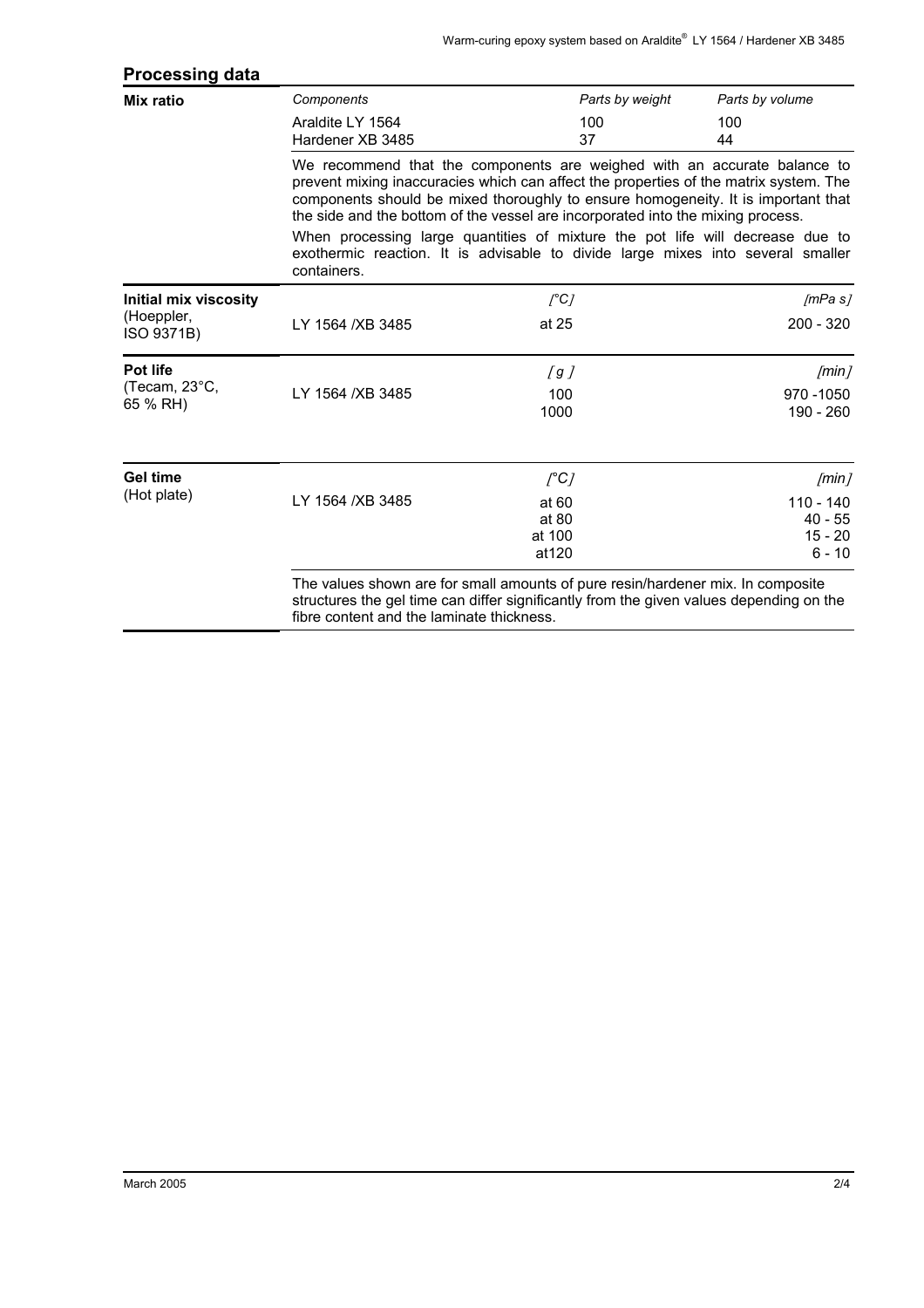| <b>Glass transition</b><br>temperature               | Cure:                                                                                                                                                      | $T_G$                                                                                                                                                                                     |                                                                                 |                                          | LY 1564<br>XB 3485                                                                                                                        |
|------------------------------------------------------|------------------------------------------------------------------------------------------------------------------------------------------------------------|-------------------------------------------------------------------------------------------------------------------------------------------------------------------------------------------|---------------------------------------------------------------------------------|------------------------------------------|-------------------------------------------------------------------------------------------------------------------------------------------|
| (IEC 1006,<br>DSC, 10 K/min)                         | 2 days 23 °C<br>8 days 23°C<br>20 h 40°C<br>15 h 50°C<br>24 h 50°C<br>10 h 60°C<br>16 h 60°C<br>4 h $80^{\circ}$ C<br>8 h 80 °C<br>2 h 100°C<br>5 h 100 °C | $[^{\circ}C]$<br>$[^{\circ}C]$<br>$[^{\circ}C]$<br>$[^{\circ}C]$<br>$[^{\circ}C]$<br>$\lceil$ °C]<br>$\lceil$ °C]<br>$\lceil$ °C]<br>[°C]<br>$\lceil$ °C]<br>$\mathsf{I}^\circ\mathsf{C}$ |                                                                                 |                                          | $36 - 43$<br>$48 - 55$<br>$53 - 60$<br>$60 - 72$<br>$64 - 72$<br>$65 - 73$<br>74 - 80<br>$76 - 83$<br>$80 - 88$<br>$80 - 87$<br>$83 - 90$ |
| <b>Tensile test</b><br>(ISO 527)                     | LY 1564 / XB 3485                                                                                                                                          |                                                                                                                                                                                           |                                                                                 | Cure:<br>15 h 50 °C                      | Cure:<br>8 h 80 °C                                                                                                                        |
|                                                      | Tensile strength<br>Elongation at tensile                                                                                                                  | [MPa]                                                                                                                                                                                     |                                                                                 | $70 - 78$                                | $65 - 74$                                                                                                                                 |
|                                                      | strength<br>Ultimate strength<br>Ultimate elongation<br>Tensile modulus                                                                                    | [%]<br>[MPa]<br>[%]<br>[MPa]                                                                                                                                                              |                                                                                 | $3.5 - 4.0$<br>$59 - 66$<br>$5.0 - 6.0$  | $4.5 - 5.3$<br>$54 - 63$<br>$9.0 - 10.0$<br>3000 - 3300 2800 - 3100                                                                       |
| <b>Flexural test</b><br>(ISO 178)                    | LY 1564 / XB 3485                                                                                                                                          |                                                                                                                                                                                           | Cure:<br>7 days 23°C                                                            | Cure:<br>15 h 50°C                       | Cure:<br>8 h 80°C                                                                                                                         |
|                                                      | Flexural strength<br>Elongation at flexural                                                                                                                | [MPa]<br>[%]                                                                                                                                                                              | $90 - 105$                                                                      | 120 - 135                                | $110 - 125$                                                                                                                               |
|                                                      | strength<br>Ultimate strength<br>Ultimate elongation<br><b>Flexural modulus</b>                                                                            | [MPa]<br>[%]<br>[MPa]                                                                                                                                                                     | $2.5 - 3.5$<br>$95 - 105$<br>$2.5 - 3.5$<br>3250 - 3500 3100 - 3300 2800 - 3000 | $4.5 - 5.5$<br>$72 - 80$<br>$8.5 - 10.0$ | $5.5 - 6.5$<br>$90 - 110$<br>$9.0 - 10.5$                                                                                                 |
| <b>Fracture properties</b><br><b>Bend notch test</b> | LY 1564 / XB 3485                                                                                                                                          |                                                                                                                                                                                           |                                                                                 | Cure:<br>$15h50^{\circ}$ C               | Cure:<br>8 h 80°C                                                                                                                         |
| (PM 258-0/90)                                        | Fracture toughness $K_{1C}$<br>Fracture energy $G_{1C}$                                                                                                    | $[MPa\sqrt{m}]$<br>[J/m <sup>2</sup> ]                                                                                                                                                    |                                                                                 | $0.90 - 0.98$<br>$200 - 260$             | $1.15 - 1.30$<br>$400 - 480$                                                                                                              |

## **Properties of the cured, neat formulation**

## **Properties of the cured, reinforced formulation**

| Interlaminar shear<br>test<br>(ASTM D 2344) | Short beam: Laminate comprising 12 layers unidirectional<br>E-glass fabric (425 g/m <sup>2</sup> )<br>Laminate thickness $t = 3.0 - 3.2$ mm<br>Fibre volume content: $63 - 65\%$ |                                     |  |
|---------------------------------------------|----------------------------------------------------------------------------------------------------------------------------------------------------------------------------------|-------------------------------------|--|
|                                             | LY 1564P / XB 3485<br>[MPa]                                                                                                                                                      | Cure: 1.5 h<br>80 °C<br>$+5h100 °C$ |  |
|                                             | Shear strength                                                                                                                                                                   | $52 - 58$                           |  |